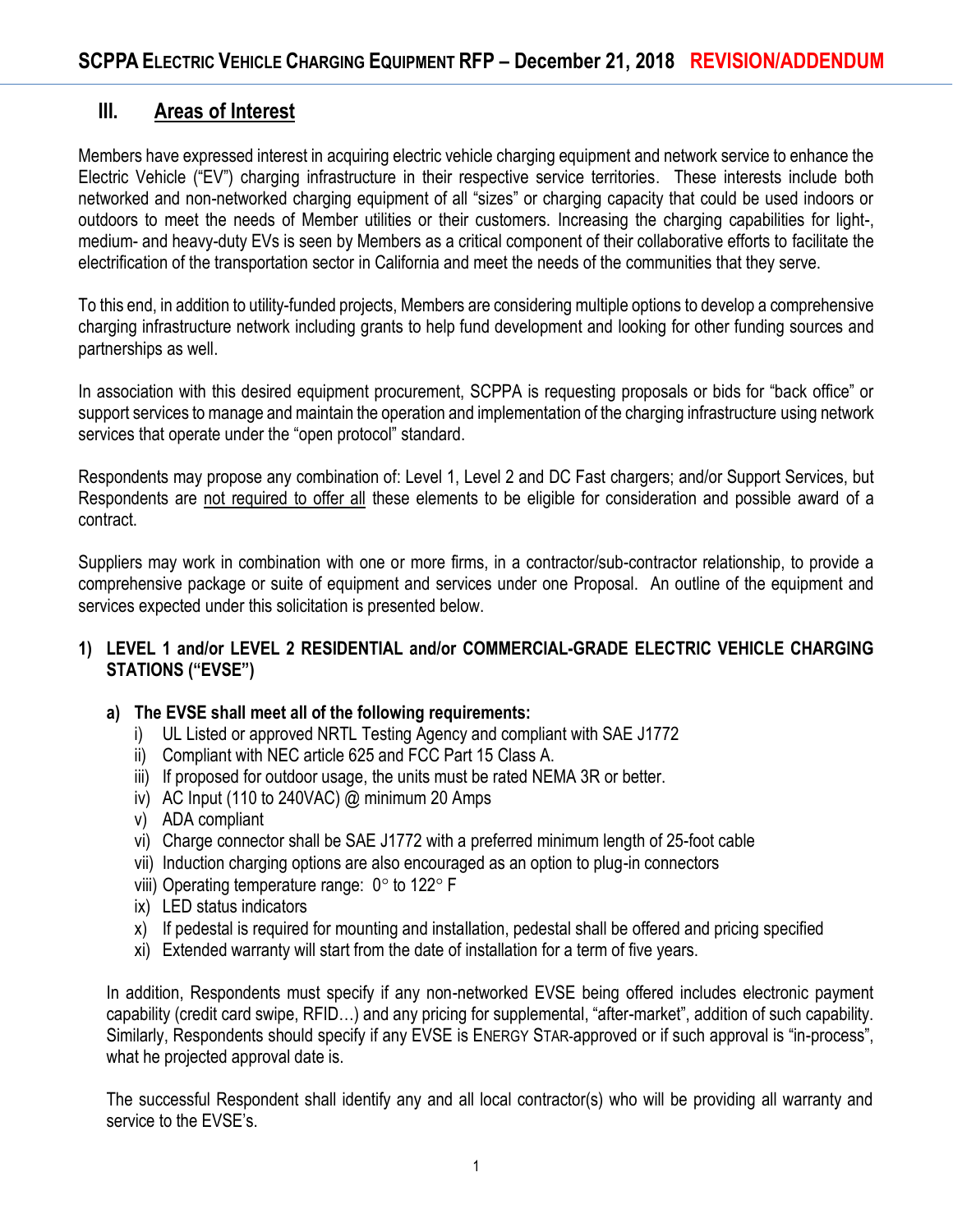## **b) Network Communications Requirements for Network Capable Level 2 EVSE**

All network capable equipment shall be network payment enabled and have an integrated cellular 3G router or better for communications. Such equipment shall be in accordance with Specifications SAE J2847-3. Specifically, all communications will be based on the Internet Protocol Suite which is the set of communications protocols used for the internet and similar networks - and is generally the most popular protocol stack for wide area networks. It is commonly known as TCP/IP, because of its most important protocols: Transmission Control Protocol (TCP) and Internet Protocol (IP). An alternative model is the Open Systems Interconnection (OSI) model which characterizes and standardizes the functions of a communications system in terms of seven abstraction layers.

The networked communications system shall monitor the EVSE's for any error or malfunction. The 'service provider' shall be notified of the malfunction and the provider will have the capability of notifying SCPPA and/or its Members of such malfunction or operating error within 30 minutes of the malfunction.

#### **c) Service Provider(s) Requirements**

The network communications, controls and back office support service, shall provide to Members, at a minimum, the following information for each charging transaction, at each charging location:

- date and time of usage;
- total kWh; and
- total kW draw.

Additionally, SCPPA is requesting incremental pricing proposals to receive the following supplemental information for each charging transaction, at each charging location:

- Volts versus time:
- Amps versus time; and
- kWh versus time.

The supplier shall identify any and all local contractor(s) who will be providing all warranty and service to the level 2 EVSE's.

## **2) DIRECT CURRENT COMMERCIAL-GRADE ELECTRIC VEHICLE FAST CHARGING STATIONS ("DCFC")**

#### **a) The Fast Charging EVSE shall meet all of the following requirements:**

- i) UL Listed or approved NRTL Testing Agency and compliant with SAE J1772
- ii) Compliant with NEC article 625 and FCC Part 15 Class A
- iii) Rated for outdoor usage, NEMA 3R or better
- iv) DC Output (300 V expected minimum) w/ no maximum Amperage,
- v) ADA compliant
- vi) Dual charge connector is not required but could be considered favorably, recognizing that chargers should be equipped with a minimum capability of at least one of the following capabilities:
	- a) 1 Charge connector shall be CHAdeMO with a preferred minimum of 25-foot cable; and
	- b) 1 Charge connector shall be SAE J1772 with a preferred minimum of 25-foot cable or a stub must be available to add the potential SAEJ1772 "combo" standard
- vii) Induction charging options are also encouraged as an option to plug-in connectors
- viii) Operating temperature range:  $0^\circ$  to 122 $^\circ$  F
- ix) LED status indicators
- x) If pedestal is required for mounting and installation, pedestal shall be provided and pricing specified
- xi) Extended warranty will start from the date of installation for a term of five years. Optional and not required: